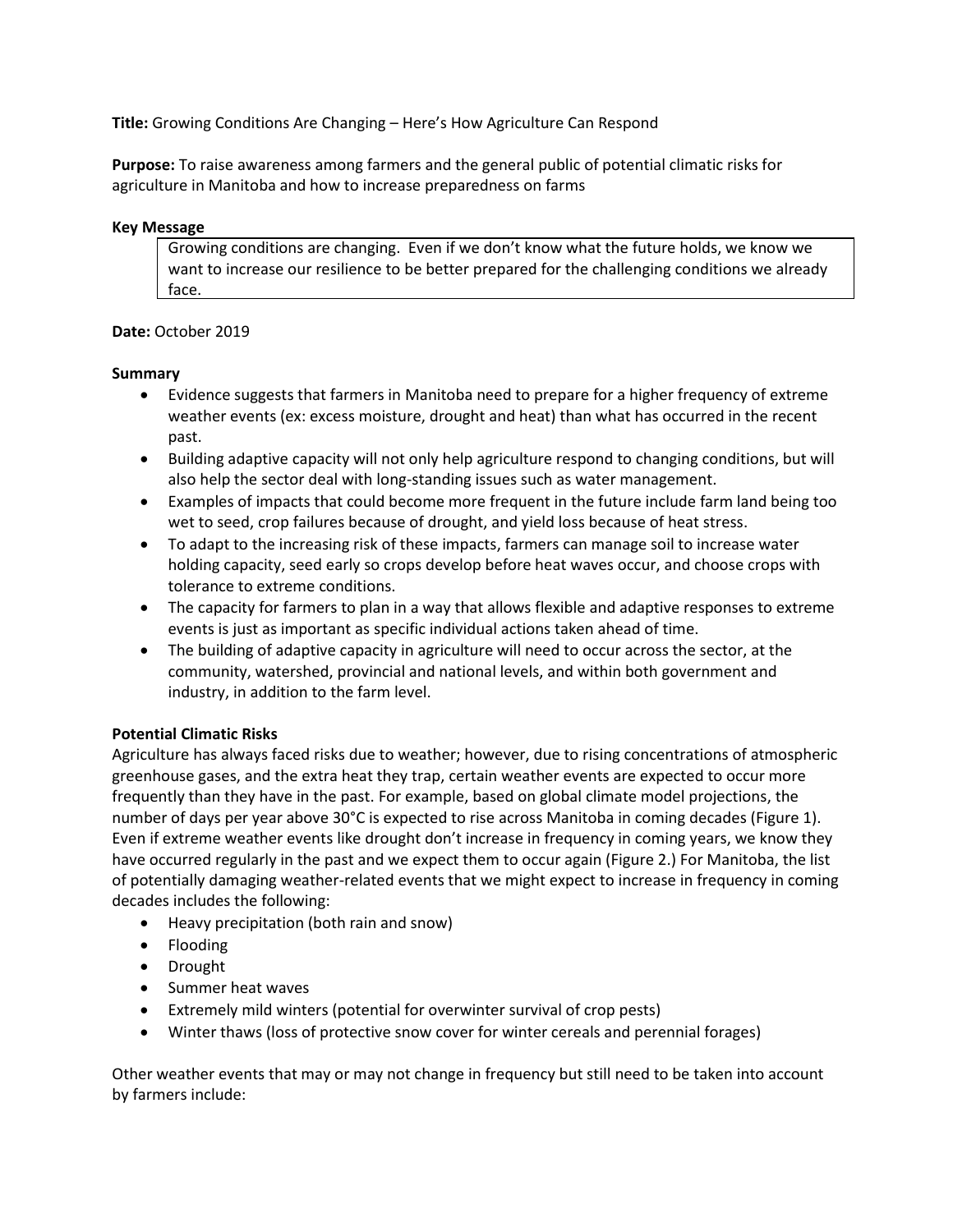- Spring and fall frosts
- Freezing rain and ice storms
- Tornadoes and extreme winds
- Hail
- Periods of high humidity
- Insufficient heat unit accumulation to ripen crops
- Winter storms
- Extreme cold



**Figure 1. Days per year above 30 degrees Celsius.** Source: Prairie Climate Centre - <http://climateatlas.ca/home.html>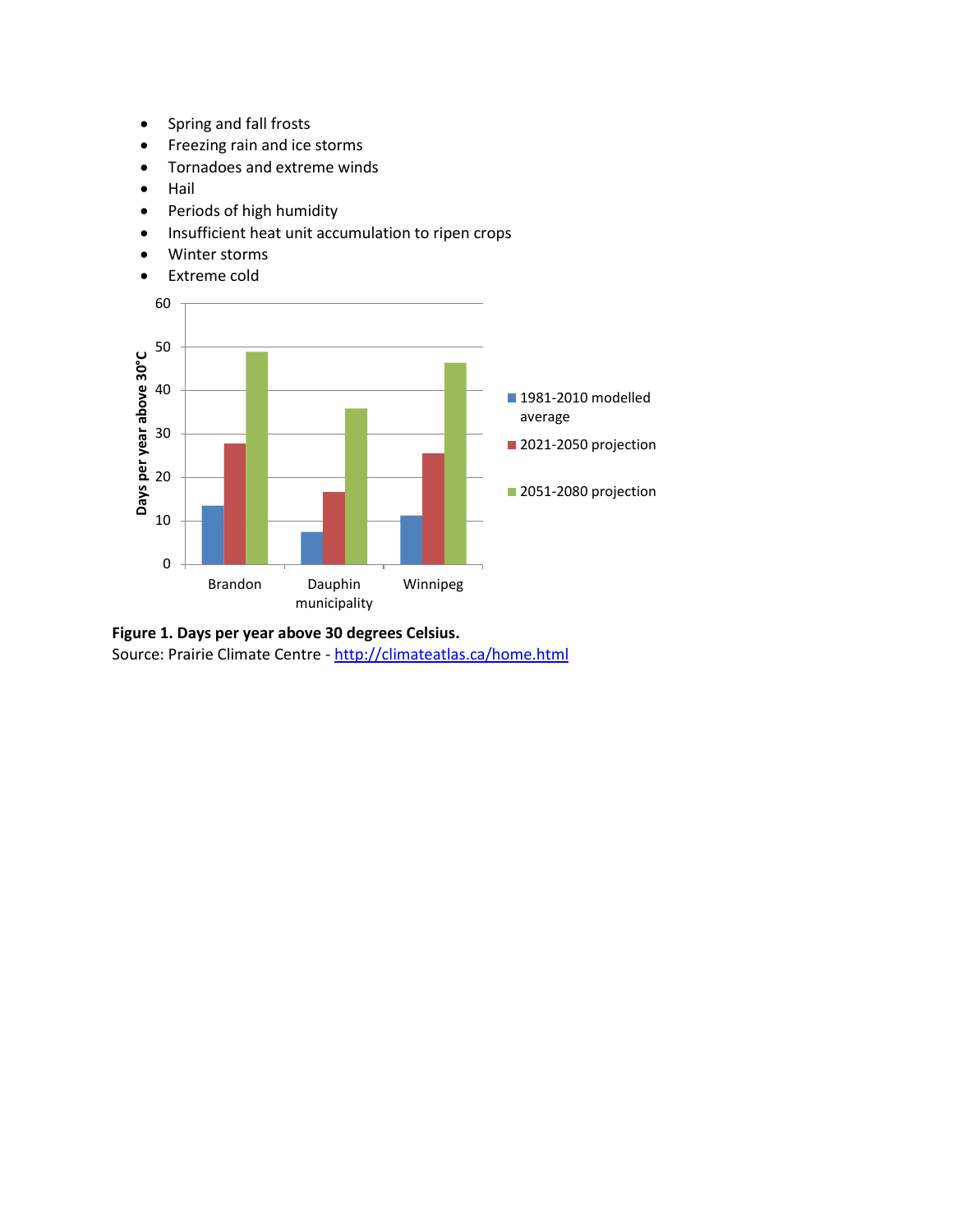

**Figure 2**. Historic Palmer Drought Severity Index for the Winnipeg area from 1895 to 2007.

### **Manitoba examples of impacts due to extreme weather**

Below are examples of the impacts that three types of weather events have had on agriculture in Manitoba:

- Excess moisture:
	- o unseeded and drowned out acres
		- over 1.6 million acres in 2010 (\$200.0 million in crop insurances payments for excess moisture crop loss)
		- over 3.4 million acres in 2011 (\$282.7 million in crop insurance payments for excess moisture crop loss)
		- almost 1.6 million acres in 2014 (\$126.0 million in crop insurance payments for excess moisture crop loss)

-Source: Manitoba Agriculture Services Corporation

- Drought
	- $\circ$  1988 drought: crop failures, yield losses, feed shortages, financial hardship
	- $\circ$  2011 summer drought after spring flooding caused yield losses and crop failures (\$81.7) million in crop insurance payments for drought and heat crop loss)
- Extreme heat
	- o 1936 was the most intense heat wave on record for MB:
		- "The Deadliest Heat Wave in History July 5-17, 1936. Temperatures exceeding 44°C in Manitoba and Ontario claimed 1,180 Canadians (mostly the elderly and infants) during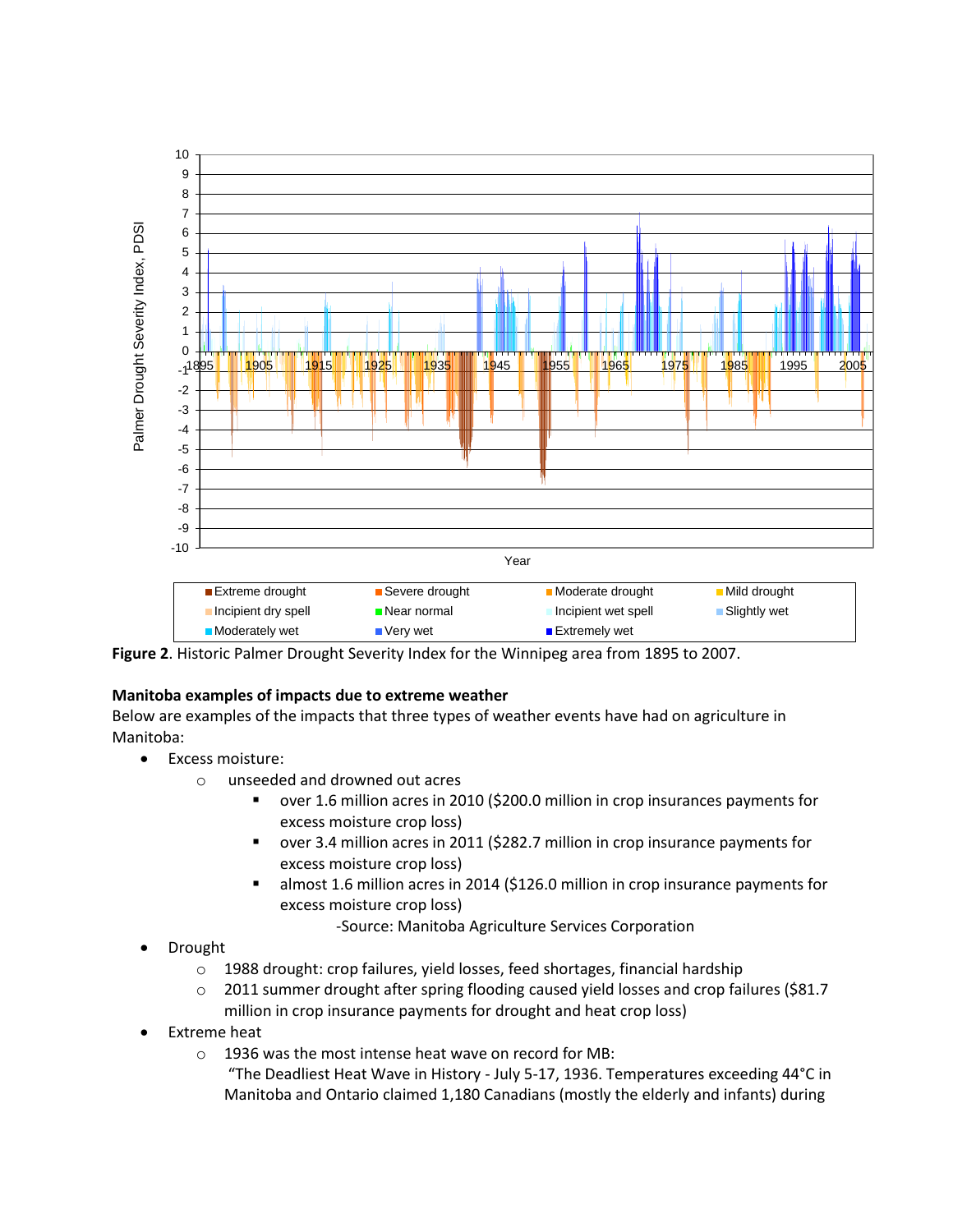the longest, deadliest heat wave on record. Four hundred of these deaths were caused by people who drowned seeking refuge from the heat. In fact, the heat was so intense that steel rail lines and bridge girders twisted, sidewalks buckled, crops wilted and fruit baked on trees."

-Source: Environment and Climate Change Canada

<https://www.ec.gc.ca/meteo-weather/default.asp?lang=En&n=6A4A3AC5-1>

These examples of costly impacts are motivation to be well prepared for extreme weather.

## **Options to Adapt to Potential Risks**

There are ways to plan and prepare for weather events like excess moisture, drought, and heat waves. Below are some actions for farmers, industry and government to consider:

- Unseeded acres and drowned out crops:
	- $\circ$  Plant crops that can de-water the soil so that seeding the following year can begin earlier in spring; plant something, even as late as early September, on land that was too wet to seed or drowned out in spring or early summer, to avoid having land lie fallow, because fallow land will conserve soil moisture. Fallow land may decrease soil aggregation and contribute to poor soil structure and poor water infiltration.
	- $\circ$  Build soil organic matter (SOM) to increase soil water holding capacity, e.g. minimize tillage; maximize organic inputs from crop growth, manure and compost.
	- $\circ$  Manage soils to increase water infiltration rate, e.g. minimize tillage; maximize organic inputs to increase soil aggregation; grow crops that can produce root channels for infiltration through compacted soil layers.
	- o Improve drainage systems.
	- o Develop on-farm and watershed-based water storage capacity.
	- o Breed crops for flooding tolerance.
- Drought
	- $\circ$  Seed as early as possible, while still taking late spring frost risks into account, to allow crops to make use of early-season soil moisture while avoiding the hottest and potentially driest parts of summer.
	- o Plant crops that are deep rooting or have a high water-use-efficiency.
	- o Build SOM to increase soil water holding capacity.
	- o Develop on-farm and watershed-based water storage.
	- $\circ$  Plan for livestock feed shortages due to poor hay and pasture yields; plan livestock water sources in times of drought.
	- o Breed crops for drought tolerance.
- Heat stress on crops
	- o Seed as early as possible, while still taking late spring frost risks into account, to avoid having flowering and grain filling periods coincide with the hottest part of the summer.
	- o Manage soils to minimize risk of drought stress which will exacerbate the impacts of high temperatures.
	- o Develop crop genetics that have improved heat tolerance.
	- $\circ$  Grow crops and varieties that have tolerance to heat stress e.g. corn instead of barley.
	- o Plan for entirely new cropping systems if intense heat waves become the norm.

# **Vulnerability, Flexibility and Adaptive Capacity**

Your adaptive capacity will depend on your own farm's specific context (e.g. soil type, proximity to water), your knowledge, and your capabilities to act on the options available to you (Figure 3), but also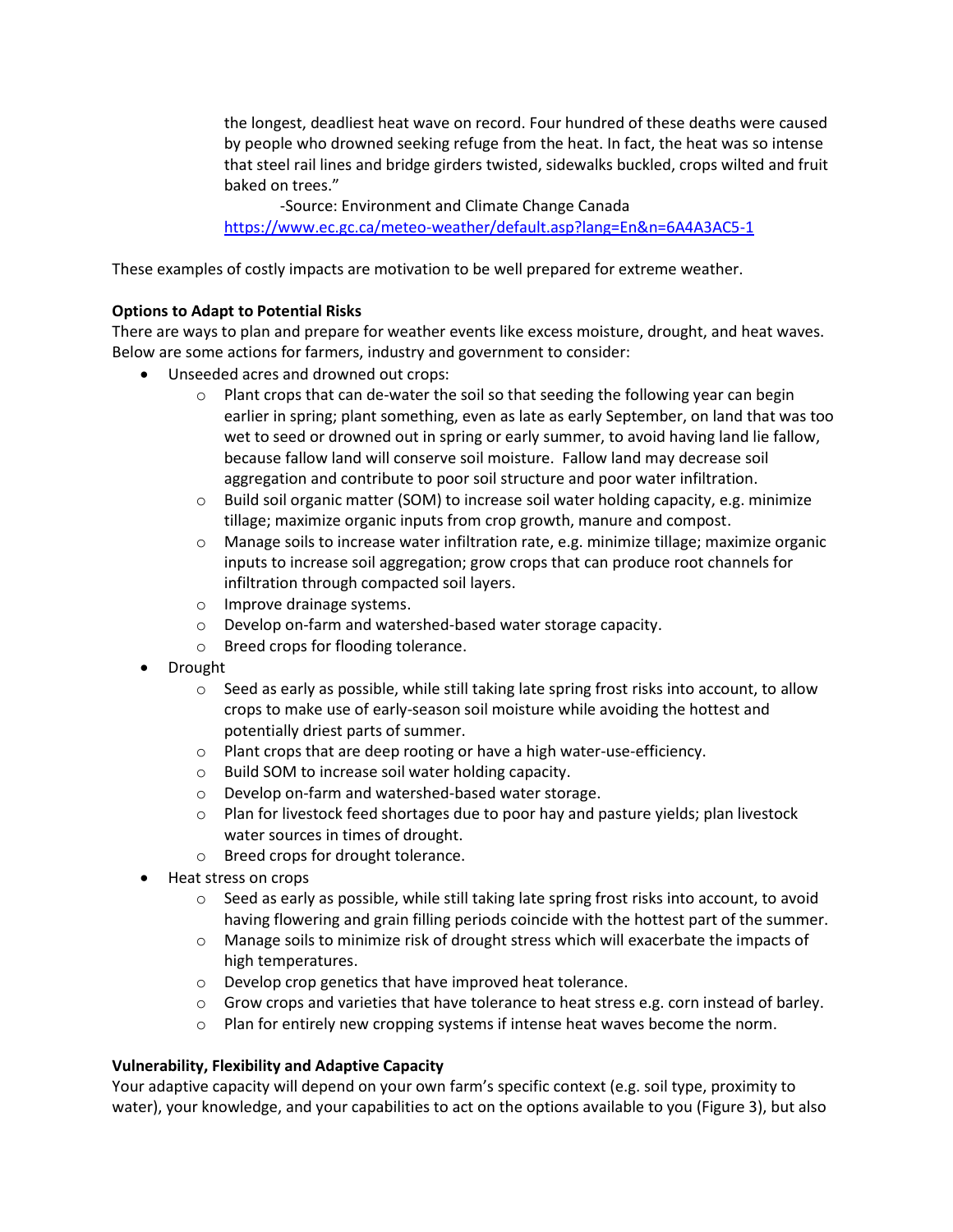on the health of the agricultural sector as a whole. To reduce vulnerability to extreme weather impacts on agriculture we also need to think beyond just the farm gate and specific individual actions, and consider how to build adaptive capacity across the sector. Adaptive capacity can be defined as "the presence of available resources and the ability to mobilize those resources to effectively respond to various challenging conditions in both the immediate and long-term (BC. 2012)." In other words, we need knowledge, skill and money to avoid a crash when stressful conditions hit. Knowledge, skill and financial flexibility must be available across the sector, not just on individual farms.



**Figure 3.** Linked human and biophysical factors that determine the ultimate vulnerability of agricultural systems to climate change (Marshall et al. 2010).

To increase adaptive capacity across Manitoba's agricultural region means increasing available resources across at least five areas: financial resources, physical resources, human & social resources, knowledge resources, and policy & regulatory resources (British Columbia Agriculture & Food Climate Action Initiative. 2012) (Figure 4.). The BC Agriculture and Food Climate Action Initiative published a provincial climate change risk and opportunity assessment in which the authors state, "In part because future climate conditions may be unexpected or unprecedented, managing the effects of climate change requires, above all, flexibility to address a range of potential impacts and to change course as required (British Columbia Agriculture & Food Climate Action Initiative. 2012)." Flexibility is enhanced when the above mentioned resources are available and mobilized when needed.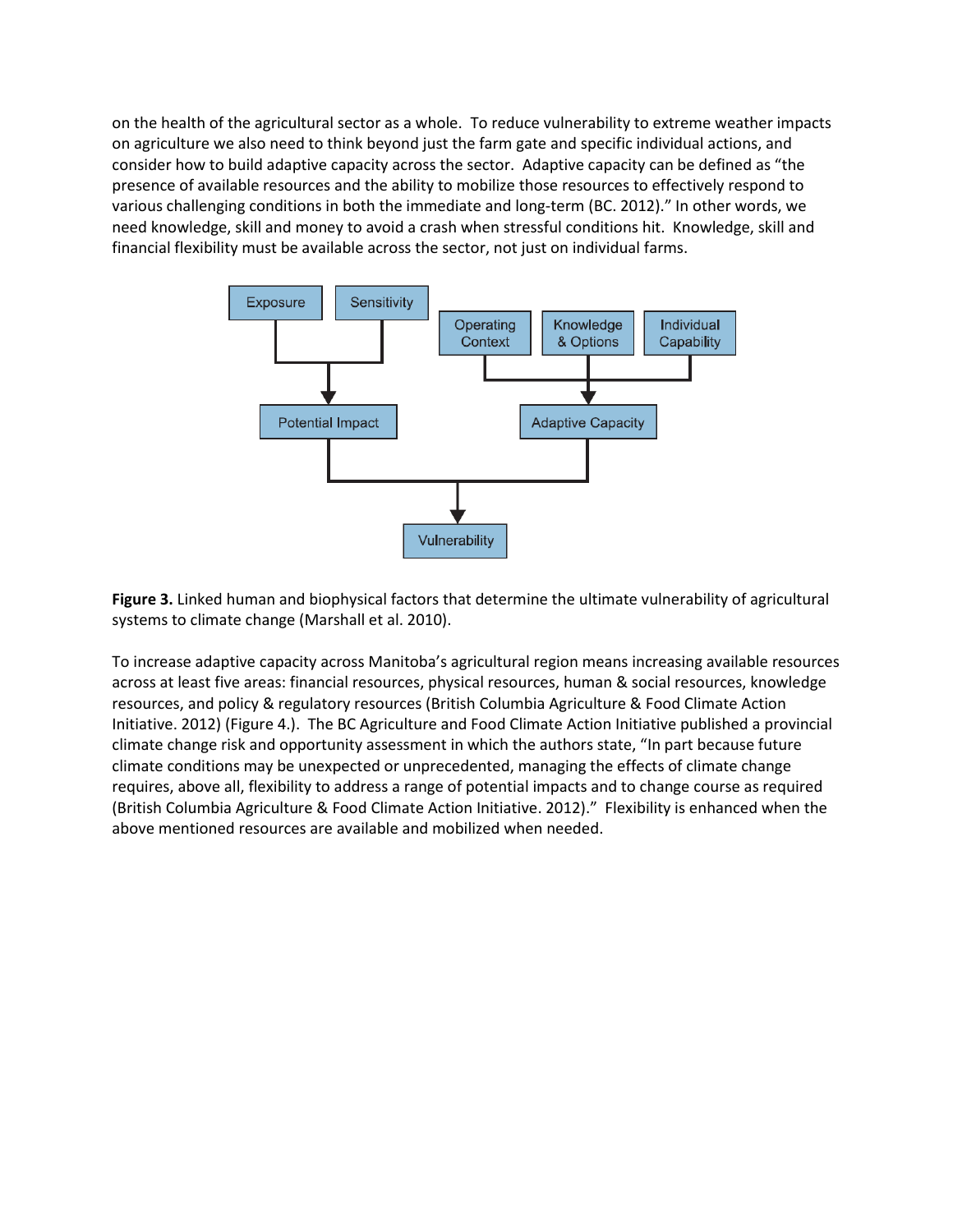

**Figure 4.** Elements of adaptive capacity in agriculture (British Columbia Agriculture & Food Climate Action Initiative. 2012).

Individual action is required to build adaptive capacity in agriculture; however, the ability to respond to challenging conditions can only be maximized when communities, businesses, governments and other agriculture-related institutions are also engaged. As an example, a USDA technical bulletin on climate change adaptation states, "Government policy and programs will be crucial to effective adaptation efforts as the agricultural system responds to projected increases in temperature and precipitation variability and extremes accompanying climate change that likely will be outside the range of individual, community, and institutional experience (Walthall et al. 2012)." In summary, preparing for extreme weather events in agriculture requires on-farm planning and action combined with sector-wide and society-wide planning and action.

### **References**

British Columbia Agriculture & Food Climate Action Initiative. 2012. *BC Agriculture Climate Change Adaptation Risk + Opportunity Assessment – Provincial Report*. 66 pages. <http://www.bcagclimateaction.ca/wp/wp-content/media/AdaptROseries-Provincial.pdf>

Marshall, N., Stokes, C., Howden, S., Nelson, R. 2010. Chapter 15 Enhancing Adaptive Capacity, *in* C. Stokes and M. Howden (eds.), *Adapting agriculture to climate change: Preparing Australian agriculture, forestry and fisheries for the future*. CSIRO Publishing, Collingwood, Vic.